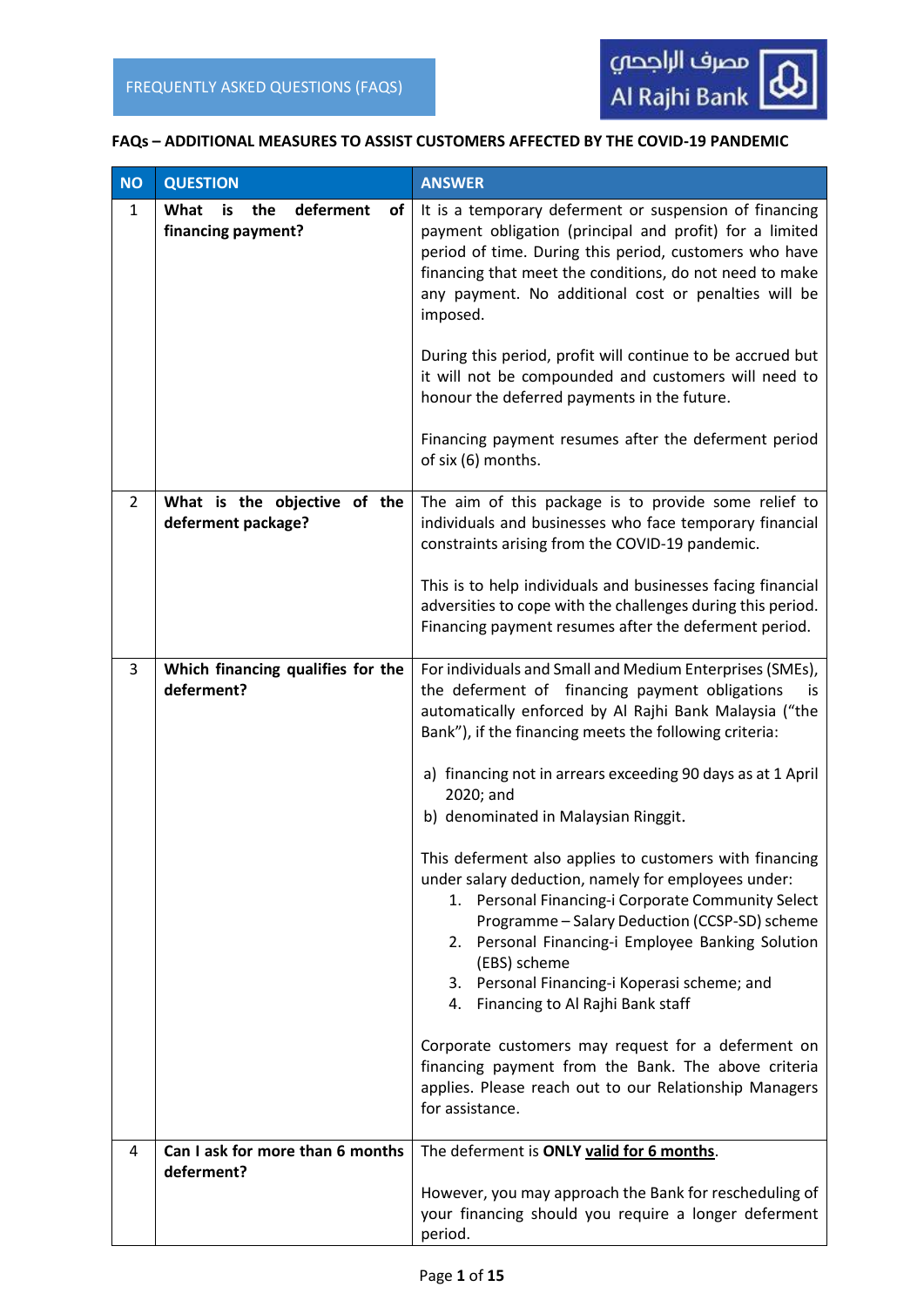| <b>NO</b>      | <b>QUESTION</b>                                                                                                                                                                                                                                       | <b>ANSWER</b>                                                                                                                                                                                                                                                                                                                                                                                                                                                                                     |
|----------------|-------------------------------------------------------------------------------------------------------------------------------------------------------------------------------------------------------------------------------------------------------|---------------------------------------------------------------------------------------------------------------------------------------------------------------------------------------------------------------------------------------------------------------------------------------------------------------------------------------------------------------------------------------------------------------------------------------------------------------------------------------------------|
|                |                                                                                                                                                                                                                                                       | Please contact our Customer Care Consultant at 03-2332<br>6000, if you require any assistance.                                                                                                                                                                                                                                                                                                                                                                                                    |
| 5              | If I opt for the deferment, will<br>my CCRIS records be adversely<br>affected?                                                                                                                                                                        | No. Your CCRIS will not be affected during the<br>deferment period. It will remain similar as per the status<br>as at March 2020 throughout deferment period.                                                                                                                                                                                                                                                                                                                                     |
| 6              | Do I need to apply?                                                                                                                                                                                                                                   | No. All individual and SME financing that meet the criteria<br>will automatically qualify for the deferment which will<br>take effect on 1 April 2020.                                                                                                                                                                                                                                                                                                                                            |
| $\overline{7}$ | My financing is in default, can I<br>qualify? Can financing<br>under<br>rescheduling<br>programme<br>be<br>deferment<br>eligible<br>for<br>the<br>package?                                                                                            | Based on the qualifying criteria outlined in Question 3<br>above, financing accounts that are already more than 90<br>days in arrears, will not qualify for the deferment.<br>Financings under a rescheduling programme are also<br>eligible for the deferment, subject to meeting the criteria<br>stated in Question 3 above.                                                                                                                                                                    |
| 8              | How do I know if the Bank has<br>enrolled my financing into the<br>deferment package?<br>How do I know if I have qualified?                                                                                                                           | The Bank will automatically enrol all individual and SME<br>customers that meet the criteria into the deferment<br>package.<br>Please refer to Question 3 to assess eligibility.                                                                                                                                                                                                                                                                                                                  |
| 9              | I want to continue with my<br>financing payments.<br>How do I opt-out of the automatic<br>deferment package?                                                                                                                                          | Please contact our Customer Care Consultant at 03-2332<br>6000 or email to customersupport@alrajhibank.com.my<br>by 30 March 2020, if you wish to opt-out of the automatic<br>deferment package and continue to make timely and full<br>payment for your financing.<br>Please provide the following information for the request:<br>Full Name as per NRIC<br>1.<br><b>NRIC Number</b><br>2.<br><b>Contact Number</b><br>3.<br><b>Email Address</b><br>4.<br>Type of financing with the Bank<br>5. |
| 10             | What if I have several financings<br>with Al Rajhi Bank?<br>Will all of my instalments be<br>a.<br>deferred?<br>What if one of these financing<br>b.<br>is in default, would the other<br>financing continue to qualify<br>for the deferment package? | Yes, the instalment for all of your financings will be<br>a.<br>deferred provided the respective financing account<br>meets the criteria.<br>The deferment package is applied on a per facility<br>b.<br>basis, and if the financing facility meets the criteria<br>as stated in Question 3 for individuals and SMEs, the<br>automatic deferment will apply.<br>However, should you decide to opt-out of the automatic<br>deferment for any or all of your financings, please contact             |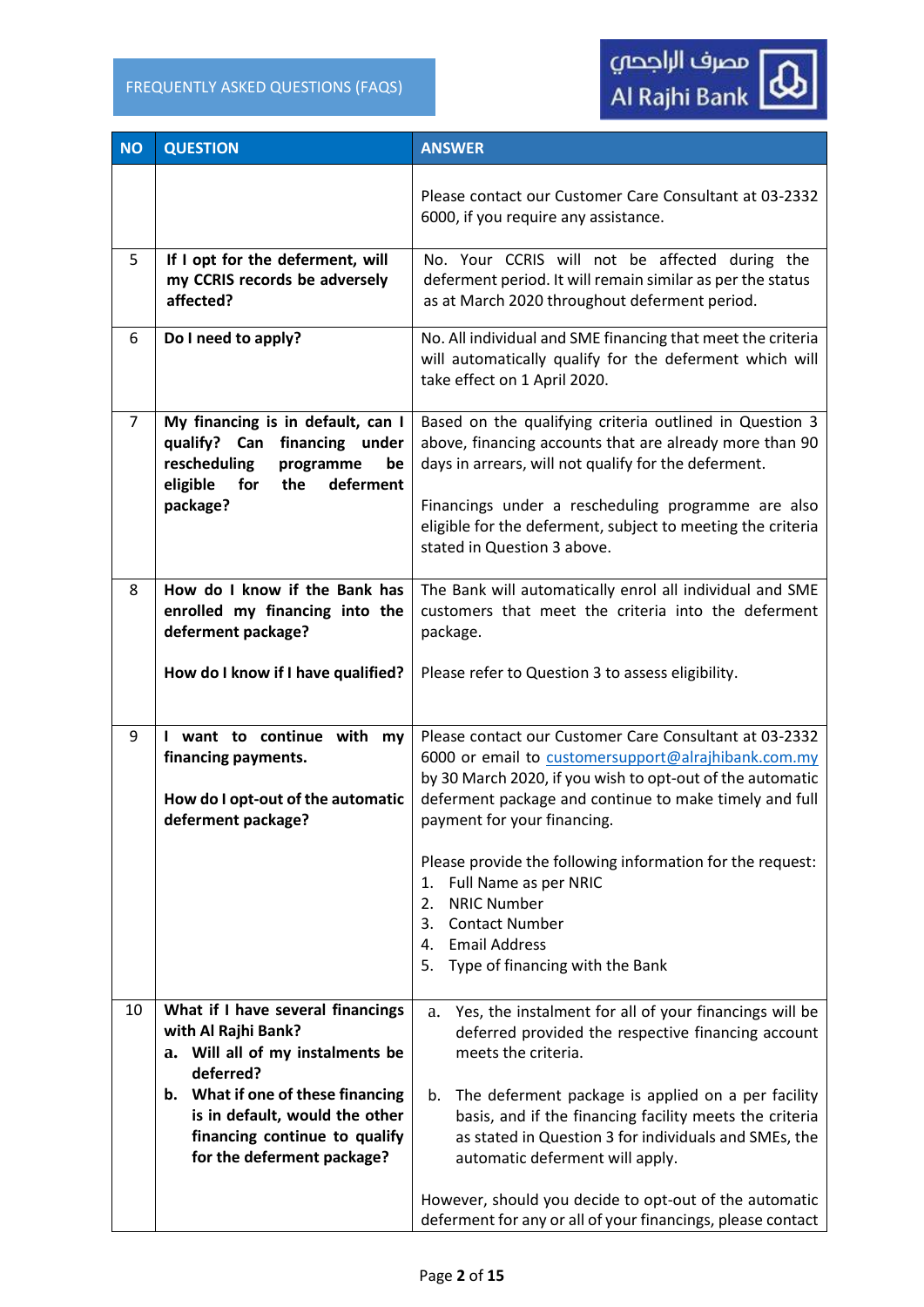| <b>NO</b> | <b>QUESTION</b>                                                                                                                                                                                                                                                               | <b>ANSWER</b>                                                                                                                                                                                                                                                                                                                       |               |                                                                        |
|-----------|-------------------------------------------------------------------------------------------------------------------------------------------------------------------------------------------------------------------------------------------------------------------------------|-------------------------------------------------------------------------------------------------------------------------------------------------------------------------------------------------------------------------------------------------------------------------------------------------------------------------------------|---------------|------------------------------------------------------------------------|
|           |                                                                                                                                                                                                                                                                               | our Customer Care Consultant at 03-2332 6000 or email<br>to<br>customersupport@alrajhibank.com.my by 30 March 2020<br>Please provide the following information for the request:<br>Full Name as per NRIC<br>1.<br><b>NRIC Number</b><br>2.<br><b>Contact Number</b><br>3.<br>4. Email Address<br>5. Type of financing with the Bank |               |                                                                        |
| 11        | I work in the tourism sector and<br>have been badly affected by<br>recent events, I have<br>been<br>struggling to meet my monthly<br>financing<br>property<br>payments<br>since January and my savings are<br>soon running dry.<br>Do I qualify for the deferment<br>package? | Yes, provided that your financing are not in arrears for<br>more than 90 days as at 1 April 2020.                                                                                                                                                                                                                                   |               |                                                                        |
| 12        | I run a small business which has<br>been severely affected by COVID-<br>19, if business does not improve, I<br>will soon be defaulting on my car<br>and personal financing? Do I<br>qualify<br>for<br>the<br>deferment<br>package?                                            | Yes, provided that your financing are not in arrears for<br>more than 90 days as at 1 April 2020.                                                                                                                                                                                                                                   |               |                                                                        |
| 13        | Will I be charged additional profit   The profit will continue to accrue on the outstanding<br>on the payment amount that is   principal amount. Such profit however will not be<br>deferred by 6 months during the<br>period?                                                | compounded in line with Shariah principles.<br>The Bank will not impose late penalty charges (Ta'widh)<br>on the deferred amount. In other words, the financing<br>payment is just deferred by 6 months.                                                                                                                            |               |                                                                        |
| 14        | What would<br>happen<br>to<br>my<br>financing payments after<br>the<br>deferment period?<br>How does being in the deferment                                                                                                                                                   | <b>Product</b>                                                                                                                                                                                                                                                                                                                      | <b>Tenure</b> | <b>Instalment</b><br><b>After</b><br><b>Deferment</b><br><b>Period</b> |
|           | affect<br>package<br>profit<br>my<br>payments after the 6-month<br>period?                                                                                                                                                                                                    | Personal Financing-i<br>Automobile<br>Financing-i/ Property<br>Financing-i<br>under                                                                                                                                                                                                                                                 | Unchange      | Increase                                                               |
|           | Is there an increase in monthly<br>payments, or longer tenure?                                                                                                                                                                                                                | Fixed Rate (Home/<br><b>Business Premises)</b>                                                                                                                                                                                                                                                                                      |               |                                                                        |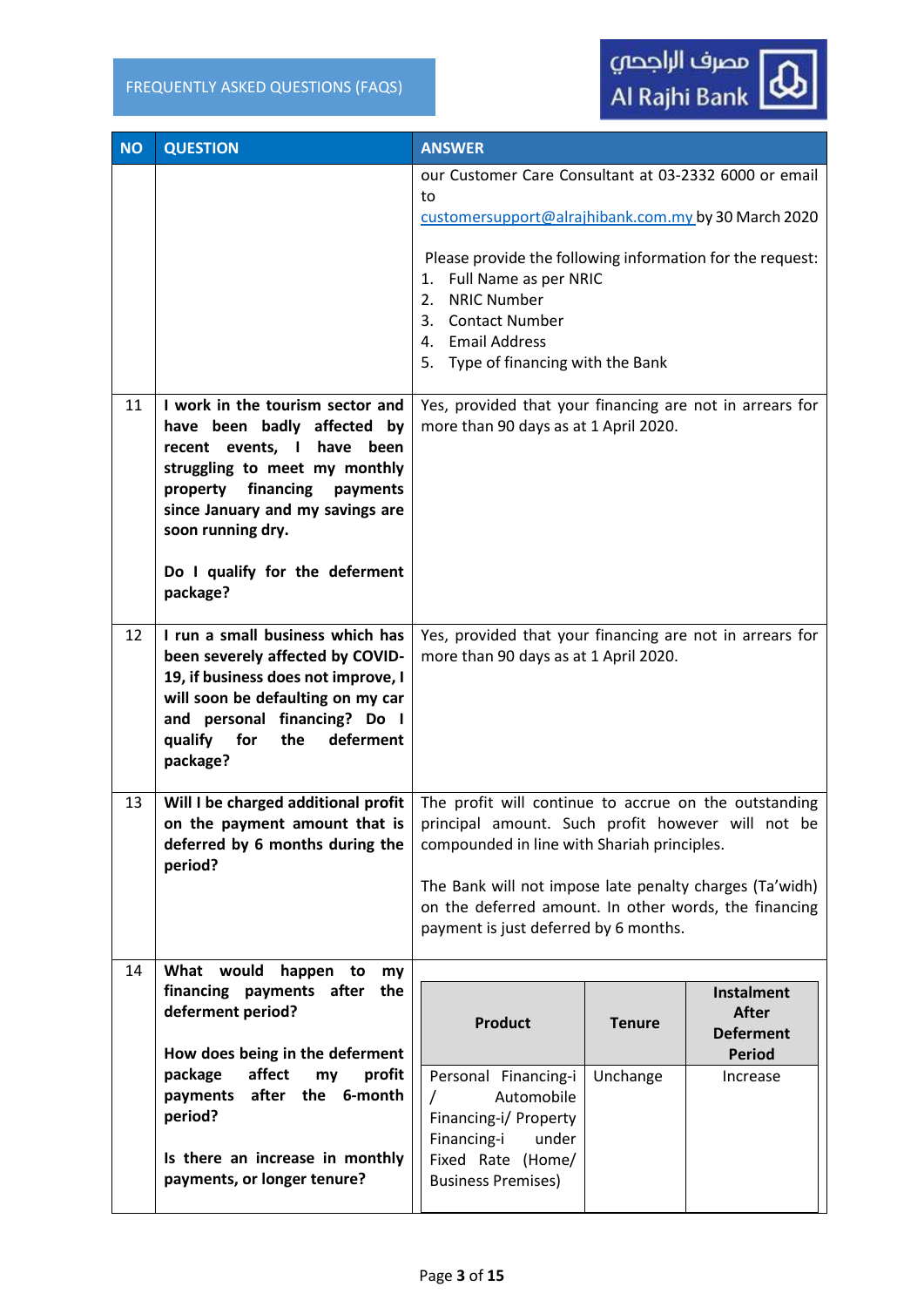

| <b>NO</b> | <b>QUESTION</b>                                                                                                                                           | <b>ANSWER</b>                                                                                                                                                                                                                                                                                                                                                                                                                         |
|-----------|-----------------------------------------------------------------------------------------------------------------------------------------------------------|---------------------------------------------------------------------------------------------------------------------------------------------------------------------------------------------------------------------------------------------------------------------------------------------------------------------------------------------------------------------------------------------------------------------------------------|
|           |                                                                                                                                                           | Property Financing-i<br>Extend by 6<br>Increase<br>under Variable Rate<br>months<br>(Home/<br><b>Business</b><br>Premises)                                                                                                                                                                                                                                                                                                            |
|           |                                                                                                                                                           | The followings are some of the possible option available<br>besides the above defaulted options:<br>a. Profit accrued during the deferment period will<br>be consolidated into your last instalment<br>Amortize the deferred instalment/profit accrued<br>а.<br>within 12 months<br>b. Extend the original tenure                                                                                                                     |
|           |                                                                                                                                                           | <b>Customers</b><br>advised<br>write<br>are<br>to<br>to<br>customersupport@alrajhibank.com.my to<br>request<br>a -<br>suitable workable plan to pay the principal and profit<br>accrued during the deferment period subject to the<br>Bank's assessment and approval.                                                                                                                                                                 |
| 15        | Does this deferment package<br>approved/<br>apply<br>newly<br>to<br>disbursed financing?                                                                  | It applies to all financing outstanding as at 1 April 2020.                                                                                                                                                                                                                                                                                                                                                                           |
| 16        | If a corporate opts in for a<br>financing payment<br>deferment<br>package, would it still be able to<br>get new financing from the<br>banks?              | The Bank will facilitate requests for a deferment package<br>in a way that will enable viable corporate customers to<br>preserve jobs and swiftly resume economic activities<br>when conditions stabilise and improve. This may include<br>the appropriate consideration of additional financing to<br>support immediate cash flows and to allow reasonable<br>time for the business to fully recover from the current<br>disruption. |
|           |                                                                                                                                                           | The decision for a deferment and/or additional financing<br>shall be subject to the Bank's internal requisite approvals.                                                                                                                                                                                                                                                                                                              |
| 17        | have a financing which is<br>$\mathbf{L}$<br>automatically deducted from my<br>salary under the staff scheme. Do<br>I qualify for the deferment?          | Yes, if the financing scheme falls under:<br>Personal Financing-i CCSP-SD scheme<br>a.<br>Personal Financing-i EBS scheme<br>b.<br>Personal Financing-i Koperasi scheme; and<br>c.<br>Financing to Al Rajhi Bank staff<br>d.<br>Please inform your company to stop the salary deduction                                                                                                                                               |
|           |                                                                                                                                                           | if you wish to have your financing payments deferred.                                                                                                                                                                                                                                                                                                                                                                                 |
| 18        | What<br>if I<br>have<br><b>Standing</b><br>$\mathsf{a}$<br><b>Instruction with another Bank for</b><br>the payment of my financing with<br>Al Rajhi Bank? | Please arrange to suspend your Standing Instruction with<br>your respective bank in line with the deferment period.<br>Any money transferred to the Bank via Standing<br>Instruction from 1 April 2020 onwards will be credited<br>into your Current / Savings account with us and can be<br>withdrawn at any time.                                                                                                                   |
| 19        | Will the bank automatically stop<br>the payment requirement if I did                                                                                      | Yes.                                                                                                                                                                                                                                                                                                                                                                                                                                  |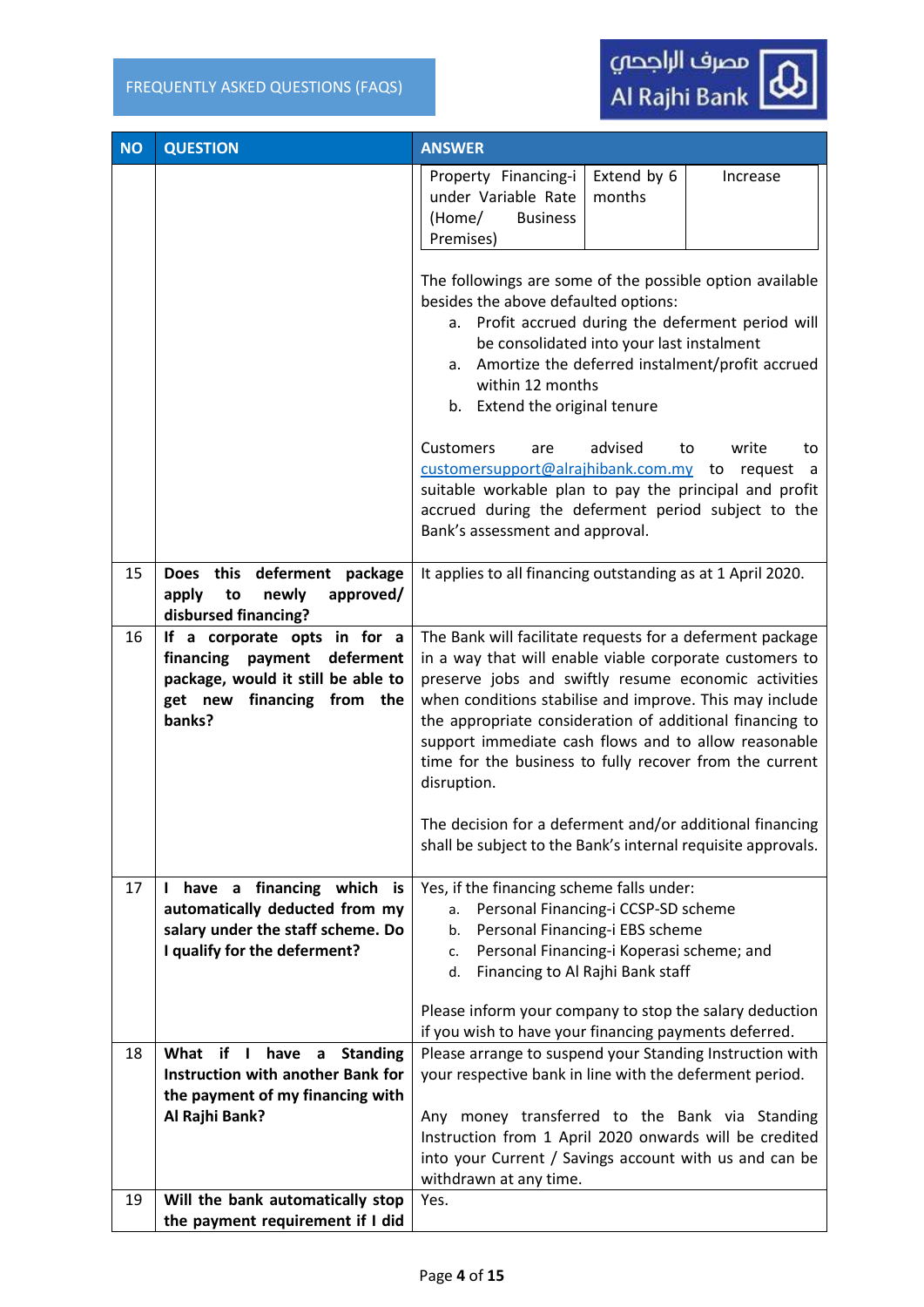

| <b>NO</b> | <b>QUESTION</b>                                                                                                                                                                                                                                                                                   | <b>ANSWER</b>                                                                                                                                                                                                                                                                                                                                                            |                                                                                                                                                                                                                      |
|-----------|---------------------------------------------------------------------------------------------------------------------------------------------------------------------------------------------------------------------------------------------------------------------------------------------------|--------------------------------------------------------------------------------------------------------------------------------------------------------------------------------------------------------------------------------------------------------------------------------------------------------------------------------------------------------------------------|----------------------------------------------------------------------------------------------------------------------------------------------------------------------------------------------------------------------|
|           | Bank's<br>the<br>not respond<br>to<br>notification<br>automatic<br>on<br>deferment package offered?                                                                                                                                                                                               |                                                                                                                                                                                                                                                                                                                                                                          |                                                                                                                                                                                                                      |
| 20        | Is there any impact for any new<br>application that I wish to apply<br>with the Bank?                                                                                                                                                                                                             | There is no impact. You may apply for any new financing<br>with us.                                                                                                                                                                                                                                                                                                      |                                                                                                                                                                                                                      |
| 21        | My financing is under AKPK's Debt<br>Management Programme (DMP).<br>Do I qualify for the deferment?                                                                                                                                                                                               | Yes. Similar to other financing with FIs, profit will continue<br>to accrue on financing payments that are deferred.<br>Customers are advised to contact AKPK to discuss options<br>available to borrowers/customers under the DMP.                                                                                                                                      |                                                                                                                                                                                                                      |
| 22        | I have a financing under an auto-<br>debit arrangement. Would the<br>Bank stop debiting my bank<br>account for 6 months?                                                                                                                                                                          | Yes. However, if you wish to opt-out of the deferment and<br>continue paying your financing with us via your existing<br>auto-debit arrangement, please inform us accordingly.                                                                                                                                                                                           |                                                                                                                                                                                                                      |
| 23        | Do I still qualify for the deferment<br>if I am in a wellpaying job that has<br>not been affected by the COVID-<br>19 pandemic? My friends have<br>recommended me to allow for the<br>automatic deferment instead of<br>opting-out and continuing my<br>financing<br>home<br>monthly<br>payments. | Yes. However, profit will continue to accrue during the 6<br>months deferment period. Please refer to Question 25 for<br>further information.<br>Hence, customers are strongly advised to carefully<br>consider the payment options after the deferment period<br>and should continue paying their financing obligations if<br>they can afford it (refer to Question 9). |                                                                                                                                                                                                                      |
| 24        | After the deferment period, will<br>instalment<br>the<br>amount<br>or<br>financing tenure be adjusted to<br>take into account the accrued<br>amount? What about those<br>nearing the end of the financing<br>tenure e.g. the final payment is<br>less than 6 months?                              | Customers are advised to contact the Bank to discuss<br>options available to resume payments after the<br>deferment period. Please refer to Question 14.                                                                                                                                                                                                                 |                                                                                                                                                                                                                      |
| 25        | What would my house financing<br>monthly payment look like after<br>the 6 months deferment period?                                                                                                                                                                                                | Monthly<br>instalment<br>before deferment<br>RM1,438<br>The above illustration of a house financing is based on<br>these assumptions:<br>The tenure is extended by 6 months.<br>$\bullet$<br>$\bullet$<br>RM300,000<br>$\bullet$                                                                                                                                         | Monthly instalment after<br>deferment<br>RM1,455<br>(RM17 increase)<br>Financing is fully disbursed with amount of<br>Profit rate is at 4.60% per annum which is<br>equivalent to Base Rate (BR) + 1.00%. Al Rajhi's |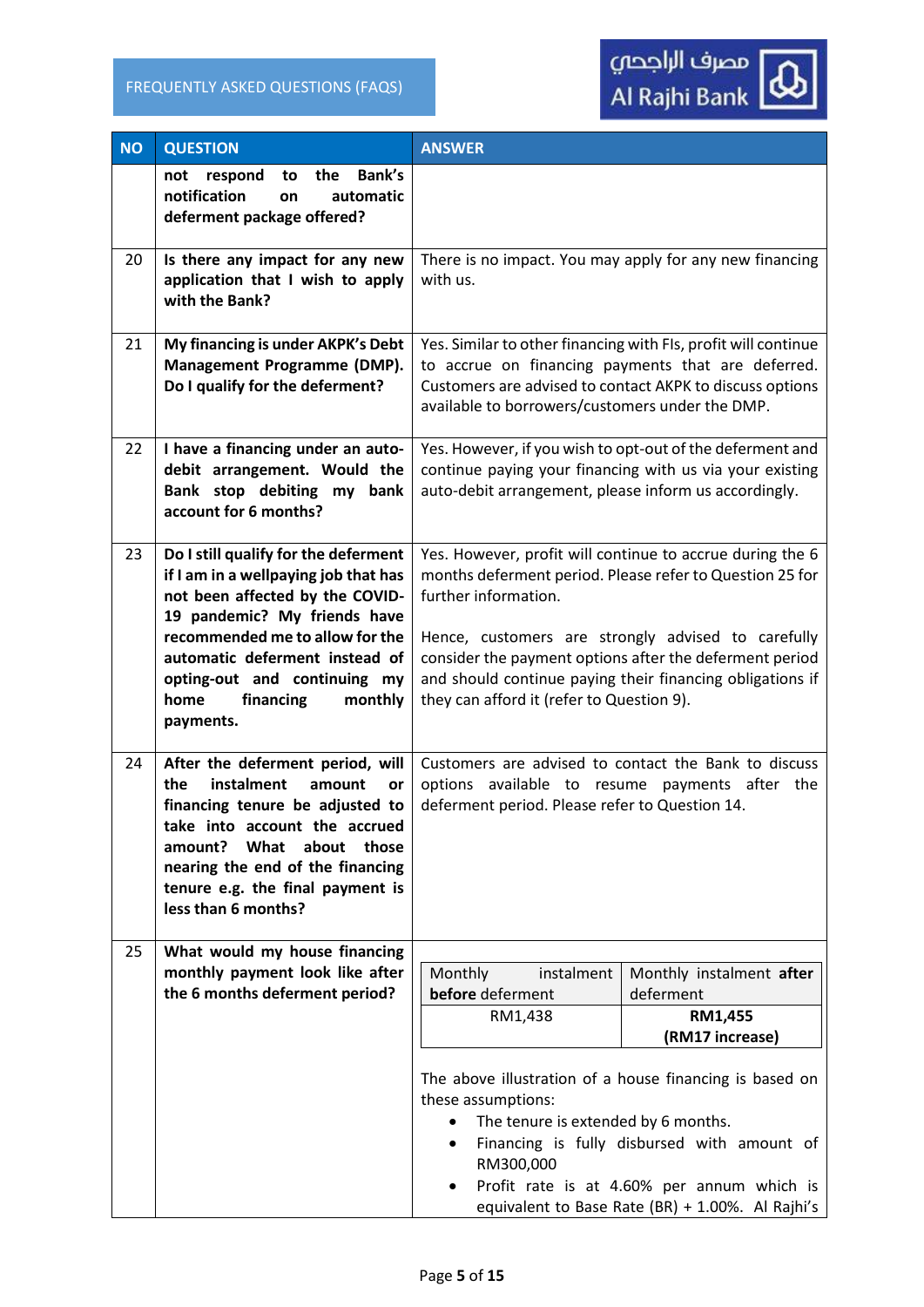**1 April 2020?** 

| <b>NO</b> | <b>QUESTION</b>                                                                                                                                                                                                                                                                                                              | <b>ANSWER</b>                                                                                                                                                                                                                                                                                                                                                                                                                                                                                                                                                                             |
|-----------|------------------------------------------------------------------------------------------------------------------------------------------------------------------------------------------------------------------------------------------------------------------------------------------------------------------------------|-------------------------------------------------------------------------------------------------------------------------------------------------------------------------------------------------------------------------------------------------------------------------------------------------------------------------------------------------------------------------------------------------------------------------------------------------------------------------------------------------------------------------------------------------------------------------------------------|
|           |                                                                                                                                                                                                                                                                                                                              | BR as at 9 Mar 2020 is 3.60%. The profit rate<br>remain the same throughout the tenure.<br>Original financing tenure is 35 years and customer<br>$\bullet$<br>has paid for 5 years.<br>Principal and profit payments are suspended<br>during the Deferment Period.<br>Outstanding principal before Deferment Period is<br>$\bullet$<br>RM280,612<br>Outstanding amount post-Deferment Period is<br>RM287,066<br>Actual number may varies in the system due to<br>truncation of decimal points<br>[Please refer to Appendix 1 - Al Rajhi Payment Deferment<br>Package(Property Financing)] |
| 26        | Will financing that have<br>already been accorded a<br>moratorium under a previous<br>rescheduling exercise be<br>eligible for another 6 months<br>of deferment under the<br>deferment package?                                                                                                                              | Yes, subject to the financing meeting the criteria as<br>stated in Question 3.                                                                                                                                                                                                                                                                                                                                                                                                                                                                                                            |
| 27        | Is this also applicable to<br>financing by non-Malaysian<br>customers, provided it is<br>denominated in Ringgit?                                                                                                                                                                                                             | Yes, eligible provided that the Customer fulfils the<br>criteria as stated in Question 3.                                                                                                                                                                                                                                                                                                                                                                                                                                                                                                 |
| 28        | Can the Bank unilaterally exclude<br>me from the deferment package if<br>I have the means/ability to service<br>my obligations during this period<br>from the automatic deferment?                                                                                                                                           | $\bullet$<br>No. The automatic deferment is applicable to all<br>financing by individuals and SMEs as long as they<br>meet the eligibility criteria.<br>Customers who wish to continue to service their<br>$\bullet$<br>obligations<br>may opt-out from the automatic<br>deferment.                                                                                                                                                                                                                                                                                                       |
| 29        | Would FIs be allowed to extend<br>the tenure beyond the maximum<br>allowed for housing financing (35<br>years), personal financing (10<br>years) and hire purchase financing<br>years)<br>in the course<br>(9<br>οf<br>rescheduling<br>financing<br>to<br>facilitate<br>from<br>payments<br>customers who are subject to the | Yes, for customers who are subject to the automatic<br>deferment (i.e. with financing that are outstanding as at 1<br>April 2020), the Bank is allowed to extend the tenure<br>beyond the maximum tenure for house financing,<br>personal financing, and hire purchase financing by no<br>more than 6 months.<br>Please refer to Question 14 for explanation.                                                                                                                                                                                                                             |

**automatic deferment package on**  For variable rate financing, extending the tenure will expose the customers to profit rate movements as a result of changes to the Base Rate ("BR) or Base Financing Rate ("BFR"). This will impact the instalment and total payment by the customers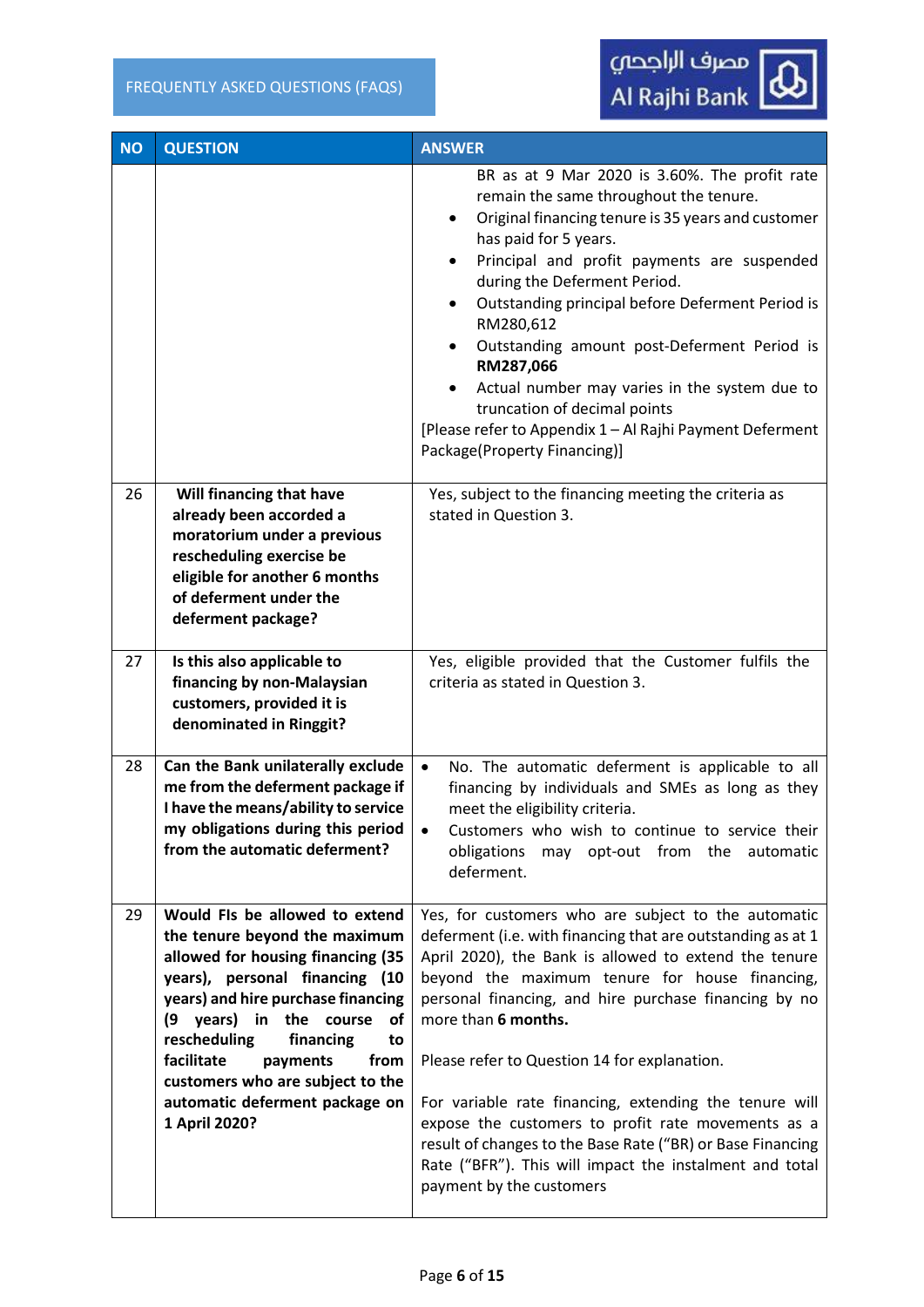

| <b>NO</b> | <b>QUESTION</b>                                                                                                                                                                                        | <b>ANSWER</b>                                                                                                                                                                                                                                                                                                                                                                                             |  |
|-----------|--------------------------------------------------------------------------------------------------------------------------------------------------------------------------------------------------------|-----------------------------------------------------------------------------------------------------------------------------------------------------------------------------------------------------------------------------------------------------------------------------------------------------------------------------------------------------------------------------------------------------------|--|
|           |                                                                                                                                                                                                        | For new financing that are approved/disbursed after 1<br>April 2020 and granted the deferment by the Bank, these<br>financing would be subject to the current maximum<br>tenure of 35 years for housing financing, 10 years for<br>personal financing, and 9 years for hire purchase<br>financing.                                                                                                        |  |
| 30        | Would financing that become 90<br>days past due on 1 April 2020<br>itself qualify for the deferment<br>package?                                                                                        | Yes.                                                                                                                                                                                                                                                                                                                                                                                                      |  |
| 31        | a. If my financing is disbursed<br>after 1 April 2020, can I apply<br>for automatic deferment?                                                                                                         | The automatic deferment package is applicable for all<br>$\bullet$<br>outstanding financing as at 1 April 2020 for individuals<br>and SME customers.<br>For new financing approved or disbursed after 1 April<br>$\bullet$                                                                                                                                                                                |  |
|           | If I opt for deferment after 1<br>b.<br>April 2020, will my CCRIS<br>records<br>adversely<br>be<br>affected?                                                                                           | 2020, the deferment will not be automatic, and is<br>subject to the Bank's assessment and approval.<br>In addition, the deferment is only applicable to<br>$\bullet$<br>performing and Ringgit-denominated financing.<br>No. Your CCRIS will not be affected during the<br>$\bullet$<br>deferment period.                                                                                                 |  |
| 32        | Can I request for a variation of the<br>automatic deferment? (Eg.<br>3<br>months instead of 6 months<br>deferment, or continue profit<br>servicing instead of deferring both<br>principal and profit.) | For the automatic deferment package on 1 April 2020,<br>$\bullet$<br>the deferment period is for 6 months.<br>Where the customers' request for the deferment<br>$\bullet$<br>after 1 April 2020, banking institutions may consider<br>such requests by customers.                                                                                                                                         |  |
| 33        | Is the Bank allowed to revise the<br>pricing of the facility during the<br>payment deferment period?                                                                                                   | No. Any revision to pricing after the deferment period is<br>subject to the requirements in the policy document on<br>Responsible Financing.                                                                                                                                                                                                                                                              |  |
| 34        | Would the payment deferment<br>package apply to financing with<br>progressive payments (e.g. where<br>customers are only required to<br>service profit)?                                               | Yes, subject to meeting the eligibility criteria stated in<br>Question 3.                                                                                                                                                                                                                                                                                                                                 |  |
| 35        | If my financing is currently 2<br>months in arrears as at 1 April<br>2020, will the Bank continue to<br>report 2 months in arrears, or 0<br>arrears during the 6 months<br>deferment period?           | The account status as at 1 April 2020 will remain<br>unchanged throughout the payment deferment period.<br>In this example, this would mean that the account status<br>remains at 2 months in arrears in CCRIS until 30<br>September 2020, unless-<br>the customer chooses to pay off these arrears; or<br>$\bullet$<br>the financing is rescheduled during the payment<br>$\bullet$<br>deferment period. |  |
| 36        | Is there a minimum outstanding<br>balance/<br>minimum<br>remaining                                                                                                                                     | No. The deferment is applicable to all eligible financing<br>regardless of outstanding balance or remaining tenure.                                                                                                                                                                                                                                                                                       |  |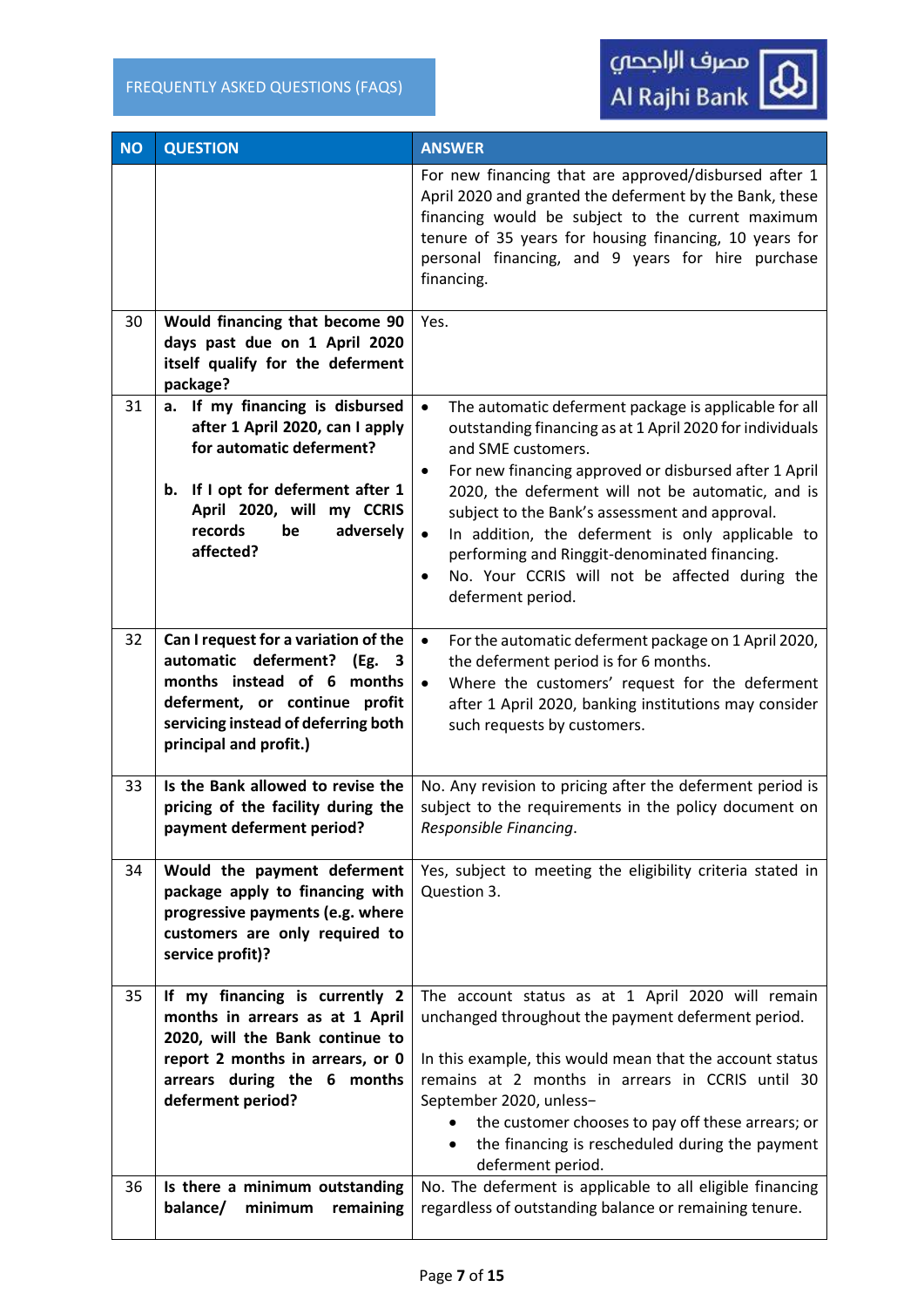| <b>NO</b> | <b>QUESTION</b>                                                                                                                                                                                                                                                                                                                                                                                                                                                                                          | <b>ANSWER</b>                                                                                                                                                                                                                                                                                                                                                                                                                                                                                                                                                                                                                             |
|-----------|----------------------------------------------------------------------------------------------------------------------------------------------------------------------------------------------------------------------------------------------------------------------------------------------------------------------------------------------------------------------------------------------------------------------------------------------------------------------------------------------------------|-------------------------------------------------------------------------------------------------------------------------------------------------------------------------------------------------------------------------------------------------------------------------------------------------------------------------------------------------------------------------------------------------------------------------------------------------------------------------------------------------------------------------------------------------------------------------------------------------------------------------------------------|
|           | tenure to qualify for the payment<br>deferment package?                                                                                                                                                                                                                                                                                                                                                                                                                                                  |                                                                                                                                                                                                                                                                                                                                                                                                                                                                                                                                                                                                                                           |
| 37<br>38  | Is there a need to perform a new<br>(or<br>contract)<br>aqad<br>for<br>rescheduling as a result of the<br>payment deferment package?<br>If the Bank has already switched<br>off the auto debit function on my<br>account to effect the automatic<br>payment deferment from 1 April<br>2020, but I notify the Bank to opt<br>out later (e.g. in June 2020), can<br>the Bank continue to accrue profit<br>on the portion of the payment<br>that had not been received?                                     | No. This is treated as a mere rescheduling of the facilities,<br>for which a new agad (or contract) is not necessary so<br>long as the amount to be paid by customers is within the<br>original contracted price of the existing contract.<br>Yes. However, we would advise you to confirm by 30<br>March 2020 should you want to opt out of the automatic<br>deferment package, and hence continue paying your<br>financing as usual.                                                                                                                                                                                                    |
| 39        | <b>How</b><br>does the<br><b>Bank</b><br>assess<br>customers that are in need of the<br>automatic deferment package?                                                                                                                                                                                                                                                                                                                                                                                     | All individual and SME financing that meet the criteria<br>stated in Question 3 will automatically qualify for the<br>automatic deferment package on 1 April 2020, unless you<br>opt-out.                                                                                                                                                                                                                                                                                                                                                                                                                                                 |
| 40        | <b>The</b><br>payments<br>after<br>the<br>deferment<br>period<br>be<br>must<br>consistent with the affordability<br>levels of the customers. Does this<br>require the banking institution to<br>assess the DSR of customer? If<br>yes, how is the banking institution<br>expected to treat customers who<br>breach the DSR?                                                                                                                                                                              | The assessment should be similar to any other<br>$\bullet$<br>rescheduling exercises where banking institutions<br>should consider, among others, the affordability<br>levels of the borrowers/customers and any collateral<br>arrangements. This assessment should also be in<br>accordance with the banking institution's internal<br>credit policies.<br>The Bank would take into account measures by the<br>$\bullet$<br>Government to mitigate the economic impact of the<br>COVID-19 pandemic, as well as the overall<br>factors<br>that<br>macroeconomic<br>would<br>have<br>a<br>considerable impact on the DSR of the customers. |
| 41        | For term facilities for SMEs and<br>individuals, after the end of the 6-<br>month deferment period, can I<br>choose whether to:<br>retain the last instalment sum<br>а.<br>extend the financing<br>and<br>tenure by 6 months;<br>b. retain the last instalment sum<br>and financing tenure, but the<br>last payment will include a<br>balloon sum of the profit<br>accrued during the deferment<br>period; or<br>increase the instalment sum<br>c.<br>so that the financing tenure<br>remains unchanged? | The payment arrangement after the deferment<br>period shall be determined by the Bank's internal<br>credit policies and assessments.<br>However, the Bank would have prior discussions with<br>you on the payment options that take into account<br>the payment ability of the customer.<br>For automatic deferment starting from 1 April 2020,<br>banking institutions will have until 30 September<br>2020 to reach an agreement with the customer on<br>this matter.                                                                                                                                                                   |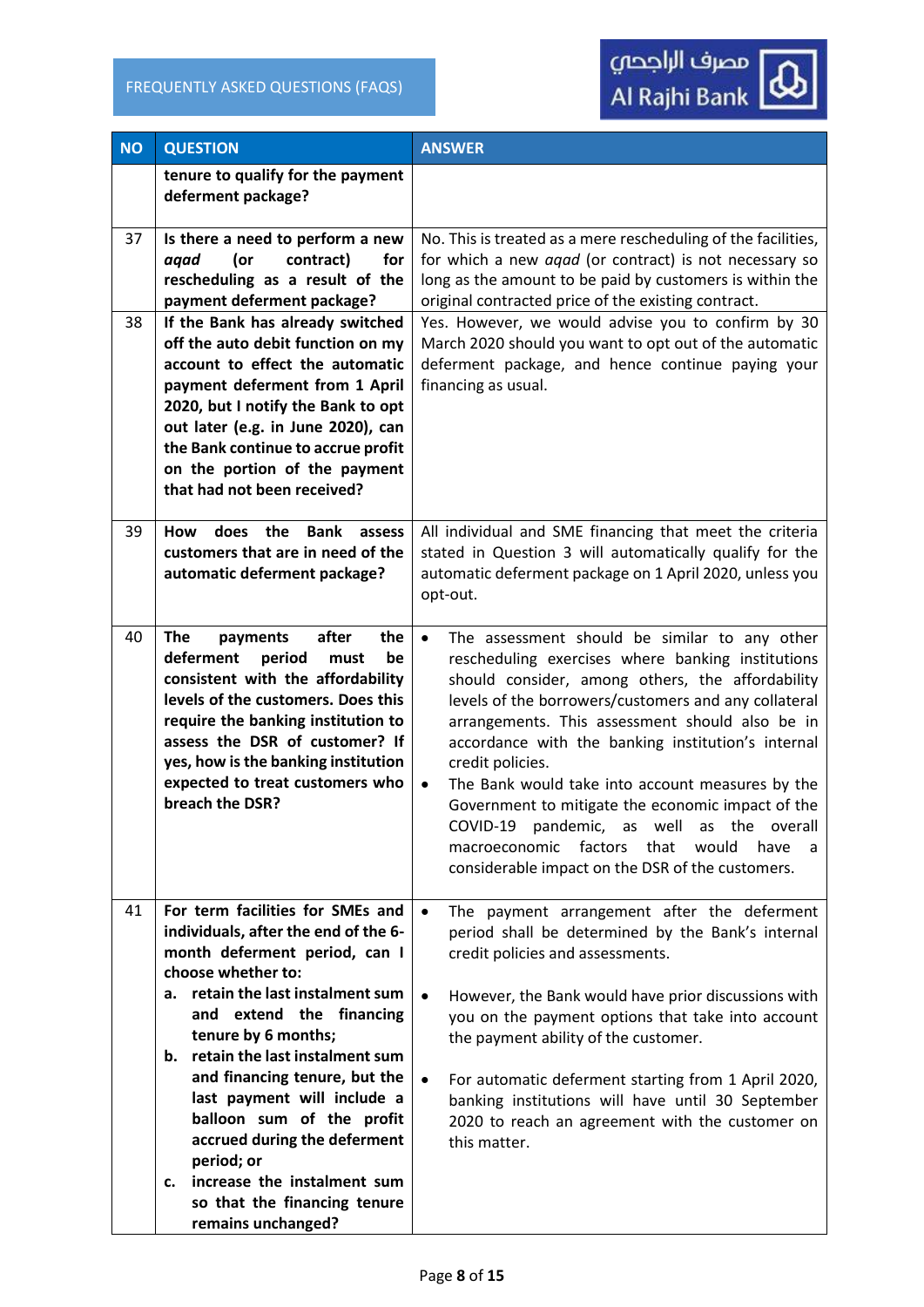

| <b>NO</b> | <b>QUESTION</b>                                                                                                                                                                                                               | <b>ANSWER</b>                                                                                                                                                                                                                                                                                                                                                                                                                                                                                                                         |                                                                                                                                                                                                                                                                                                                                        |
|-----------|-------------------------------------------------------------------------------------------------------------------------------------------------------------------------------------------------------------------------------|---------------------------------------------------------------------------------------------------------------------------------------------------------------------------------------------------------------------------------------------------------------------------------------------------------------------------------------------------------------------------------------------------------------------------------------------------------------------------------------------------------------------------------------|----------------------------------------------------------------------------------------------------------------------------------------------------------------------------------------------------------------------------------------------------------------------------------------------------------------------------------------|
|           | When do I need to make my<br>decision, i.e. before 1 April 2020,<br>or any time until 30 September<br>2020?                                                                                                                   |                                                                                                                                                                                                                                                                                                                                                                                                                                                                                                                                       |                                                                                                                                                                                                                                                                                                                                        |
| 42        | For financing where payments are<br>covered under mortgage reducing<br>term takaful (MRTT), would this<br>protection coverage be extended<br>in line with the extended tenure<br>of the financing?                            | $\bullet$<br>$\bullet$<br>the additional cost that they will incur.<br>$\bullet$<br>should you would like to have extended coverage                                                                                                                                                                                                                                                                                                                                                                                                   | MRTT coverage will not be extended in tandem with<br>the extension of tenure accorded for home financing<br>Customer who prefers to extend the coverage of any<br>credit related takaful will need to discuss with us on<br>Please contact our Customer Care Consultant at 03-2332<br>6000 or email customersupport@alrajhibank.com.my |
| 43        | What<br>would<br>Personal<br>my<br><b>Financing / Automobile Financing-</b><br>i monthly payments look like<br>before and after the 6 months<br>deferment period?                                                             | Monthly<br>instalment<br>before deferment<br><b>RM986</b>                                                                                                                                                                                                                                                                                                                                                                                                                                                                             | Monthly instalment after<br>deferment<br>RM1,183<br>(RM197 increase)                                                                                                                                                                                                                                                                   |
|           |                                                                                                                                                                                                                               | This illustration is based on the Bank's fixed rate Personal<br>Financing-i / Automobile Financing-i, with these<br>assumptions:<br>$\bullet$<br>on original maturity date.<br>Financing amount is RM50,000<br>$\bullet$<br>$\bullet$<br>remains the same throughout the tenure.<br>$\bullet$<br>paid for 3 years.<br>$\bullet$<br>Period<br>$\bullet$<br>truncation of decimal points<br>[Please refer to Appendix 2 - Al Rajhi Payment Deferment<br>Package(Personal Financing/Auto Financing)]                                     | The tenure is not extended and the financing is based<br>Fixed profit rate is at 7.00% per annum. The profit rate<br>Original financing tenure is 6 years and customer has<br>No additional profit is charged during Deferment<br>Actual number may varies in the system due to                                                        |
| 44        | financing<br>My<br>has<br>been<br>automatically enrolled in the<br>deferment package but why was<br>the financing details displayed at<br>Al Rajhi's internet banking did not<br>reflect the automatic moratorium<br>granted? | Even though customers that have been automatically<br>enrolled in the deferment package, there will be no<br>changes to the information displayed at the financing<br>details in the internet banking since the system was not<br>enhanced to reflect the automatic moratorium. Hence the<br>payment due date and amount due will continue to show<br>the existing logic. This means that the amount will display<br>the deferred instalment is in arrears.<br>However, CCRIS will not show the deferred instalment as<br>in arrears. |                                                                                                                                                                                                                                                                                                                                        |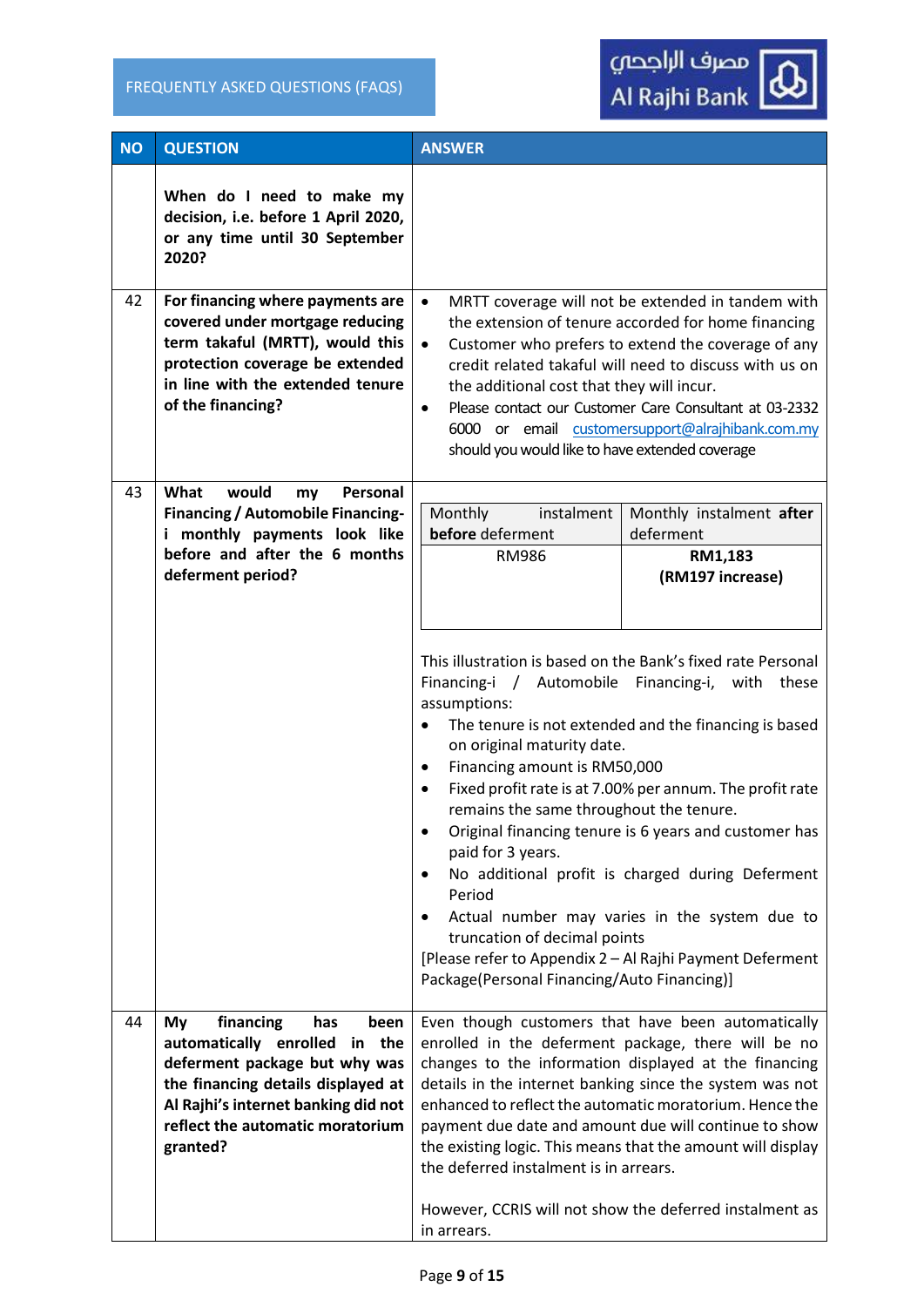| <b>NO</b> | <b>QUESTION</b>                                                                                                                                                                                                                                                                                                                  | <b>ANSWER</b>                                                                                                                                                                                                                                                                                                                               |
|-----------|----------------------------------------------------------------------------------------------------------------------------------------------------------------------------------------------------------------------------------------------------------------------------------------------------------------------------------|---------------------------------------------------------------------------------------------------------------------------------------------------------------------------------------------------------------------------------------------------------------------------------------------------------------------------------------------|
| 45        | Does BNM have any expectation<br>circumstances<br><b>of</b><br>the<br>on<br>customers that can be allowed to<br>opt out from the automatic<br>moratorium?                                                                                                                                                                        | $\bullet$<br>Customers have full discretion on whether to opt out<br>and continue to make timely and full payment of their<br>financing.<br>Customers is advised to carefully assess whether they<br>$\bullet$<br>really need the temporary financial relief, which may<br>come at a higher payment amount or a longer<br>payment duration. |
| 46        | If a customer has opted out from<br>the automatic deferment package<br>by 1 April 2020, but later decides<br>to opt in (e.g. on 1 May 2020), can<br>the Bank still grant a payment<br>deferment? If yes, for how long?                                                                                                           | Yes. The customers may request for a 6-months<br>deferment but the deferment will not be automatic, and<br>is subject to the Bank's assessment and approval.                                                                                                                                                                                |
| 47        | For financing that have fire<br>takaful coverage, is the automatic<br>deferment<br>applicable<br>to<br>the<br>contribution payments that are<br>due on 1 April to 30 September<br>2020?<br>Are customers still required to<br>pay the fire takaful contribution<br>payment that is due during the 6-<br>months deferment period? | No. The automatic deferment is not applicable to fire<br>takaful contributions, as it is meant for financing granted<br>by the Bank.                                                                                                                                                                                                        |
| 48        | Are there any high priority sectors<br>that the Bank consider in granting<br>automatic deferment package?<br>Are there any sectors that should<br>be excluded from this deferment<br>package?                                                                                                                                    | No. The automatic deferment is applicable to all eligible<br>individuals and SMEs for financing outstanding as at 1<br>April 2020, irrespective of the sectors that the customers<br>operate in.                                                                                                                                            |
| 49        | For ringgit denominated financing<br>which are in arrears exceeding 90<br>days as at 1 April 2020, any<br>deferment package is subject to<br>the Bank's internal assessment<br>and approval.<br>If a deferment package is granted<br>for these customers, would the<br>flexibilities provided in paragraph                       | No. The treatment under paragraph 6 of the letter only<br>applies to performing ringgit denominated financing (i.e.<br>in arrears for 90 days or less) at the time of request.                                                                                                                                                              |
| 50        | 6 of the letter apply?<br>For eligible customers who opt<br>from<br>the<br>automatic<br>out<br>deferment package on 1 April<br>2020 but find themselves in<br>financial difficulties at a later time<br>during<br>will<br>the<br>the<br>year,                                                                                    | Yes, provided that the request is received by the<br>banking institution on or before 31 December 2020,<br>and the financing are performing (i.e. in arrears for 90<br>days or less) at the time of request and are<br>denominated in ringgit.                                                                                              |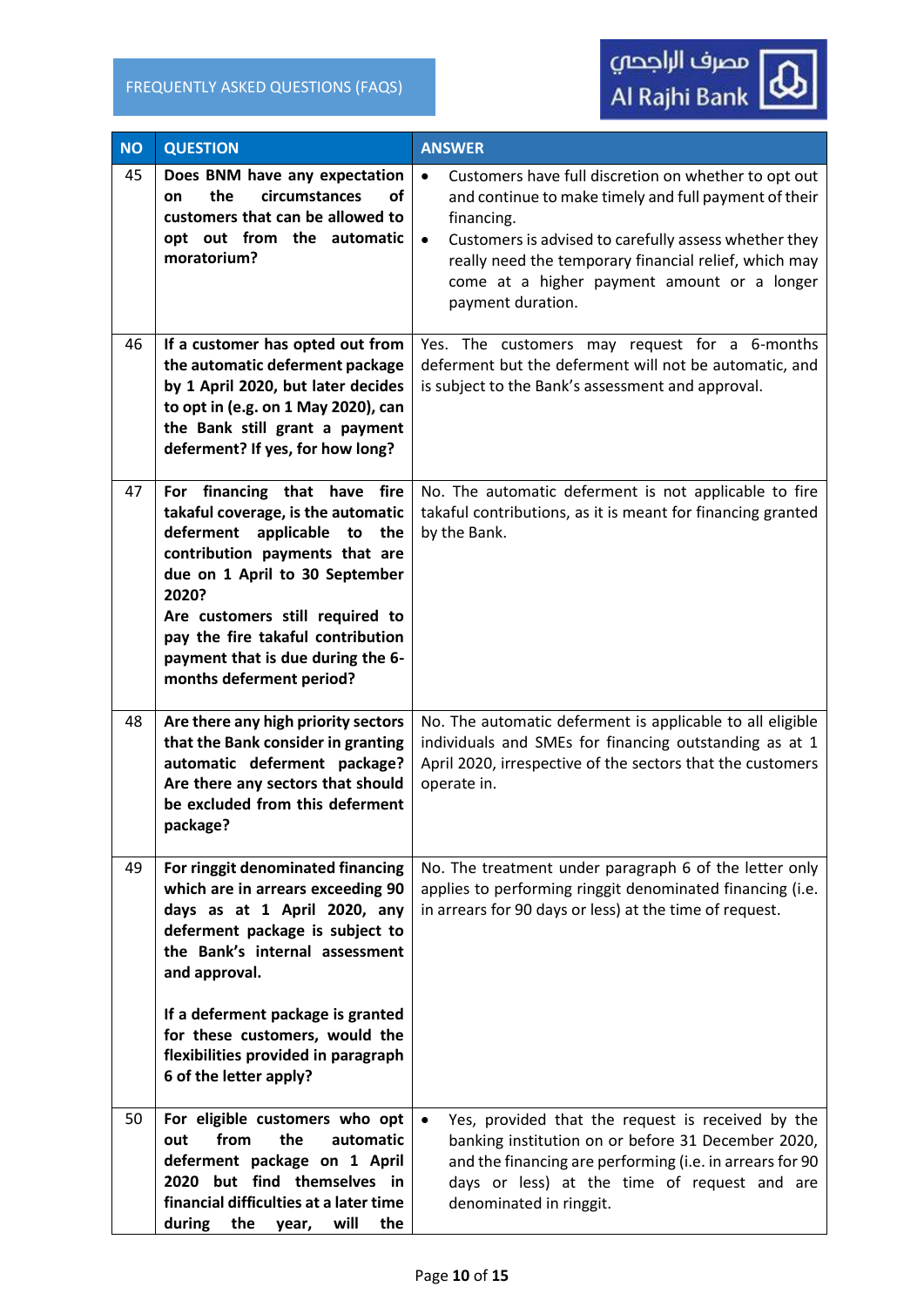| <b>NO</b> | <b>QUESTION</b>                                                                                                                                                                                            | <b>ANSWER</b>                                                                                                                                                                                                                                                                                      |
|-----------|------------------------------------------------------------------------------------------------------------------------------------------------------------------------------------------------------------|----------------------------------------------------------------------------------------------------------------------------------------------------------------------------------------------------------------------------------------------------------------------------------------------------|
|           | treatment in paragraph 6 apply<br>they<br>when<br>request<br>for<br>a<br>moratorium (or to R&R) from Al<br>Rajhi                                                                                           | However, the moratorium provided after 1 April 2020<br>$\bullet$<br>is not automatic and is subject to the Bank's<br>assessment and approval.                                                                                                                                                      |
| 51        | For profit which will fall due for<br>payment on 1 April 2020, should<br>the customer continue to pay the<br>banking institution on 1 April<br>2020?                                                       | The automatic deferment will entail the deferment of the<br>profit payment that are contractually due from 1 April<br>2020 onwards (until 30 September 2020).                                                                                                                                      |
| 52        | Can I request for a variation to the<br>deferment package (e.g. 3 months<br>instead of 6 months deferment, or<br>continue to service the profit<br>portion)?                                               | For the automatic deferment on 1 April 2020, the<br>deferment period is for 6 months.<br>If you choose to defer payments after 1 April 2020, you<br>are advised to contact the Bank if you wish to vary the 6-<br>month deferment package. It is subject to the Bank's<br>assessment and approval. |
| 53        | Is the Bank allowed to increase<br>the profit of the financing during<br>the payment deferment period?                                                                                                     | No. The Bank is not allowed to increase the profit rate<br>during the deferment period.                                                                                                                                                                                                            |
| 54        | If I have missed two months<br>financing<br>payment<br>on<br>my<br>account, will my CCRIS report<br>continue to show 2 months in<br>when<br>the<br>payment<br>arrears<br>deferment starts on 1 April 2020? | Yes, the account status as at 1 April 2020 remains<br>unchanged throughout the deferment period.<br>In this case, your CCRIS report will continue to show 2<br>months in arrears until 30 September 2020, unless you<br>fully settle the amount in arrears during the deferment<br>period.         |
| 55        | Is there a minimum outstanding<br>balance or a minimum remaining<br>qualify<br>for<br>the<br>tenure<br>to<br>automatic deferment?                                                                          | No. It is applicable to all eligible financing regardless of the<br>outstanding amount or the remaining tenure as at 1 April<br>2020.                                                                                                                                                              |
| 56        | Can I opt-out at any time during<br>the 6-months deferment period?                                                                                                                                         | Yes. You should contact the Bank if you wish to opt-out at<br>any point during the payment deferment period.<br>If you opt-out, you must continue to make timely and full<br>payment of your financing.                                                                                            |
| 57        | For Islamic facility, is there a need<br>perform a new aqad (or<br>to<br>contract) for rescheduling of the<br>facility<br>as<br>result<br>of the<br>$\mathsf{a}$<br>deferment?                             | No. A new agad is not necessary so long as the amount to<br>be paid by the customers is within the original contracted<br>price of the existing contract.                                                                                                                                          |
| 58        | For customers who may require<br>rescheduling after the deferment<br>period, will the financing be                                                                                                         | No. Any requests from customers for rescheduling which<br>are received on or before 31 December 2020 will not be<br>classified as rescheduling in CCRIS.                                                                                                                                           |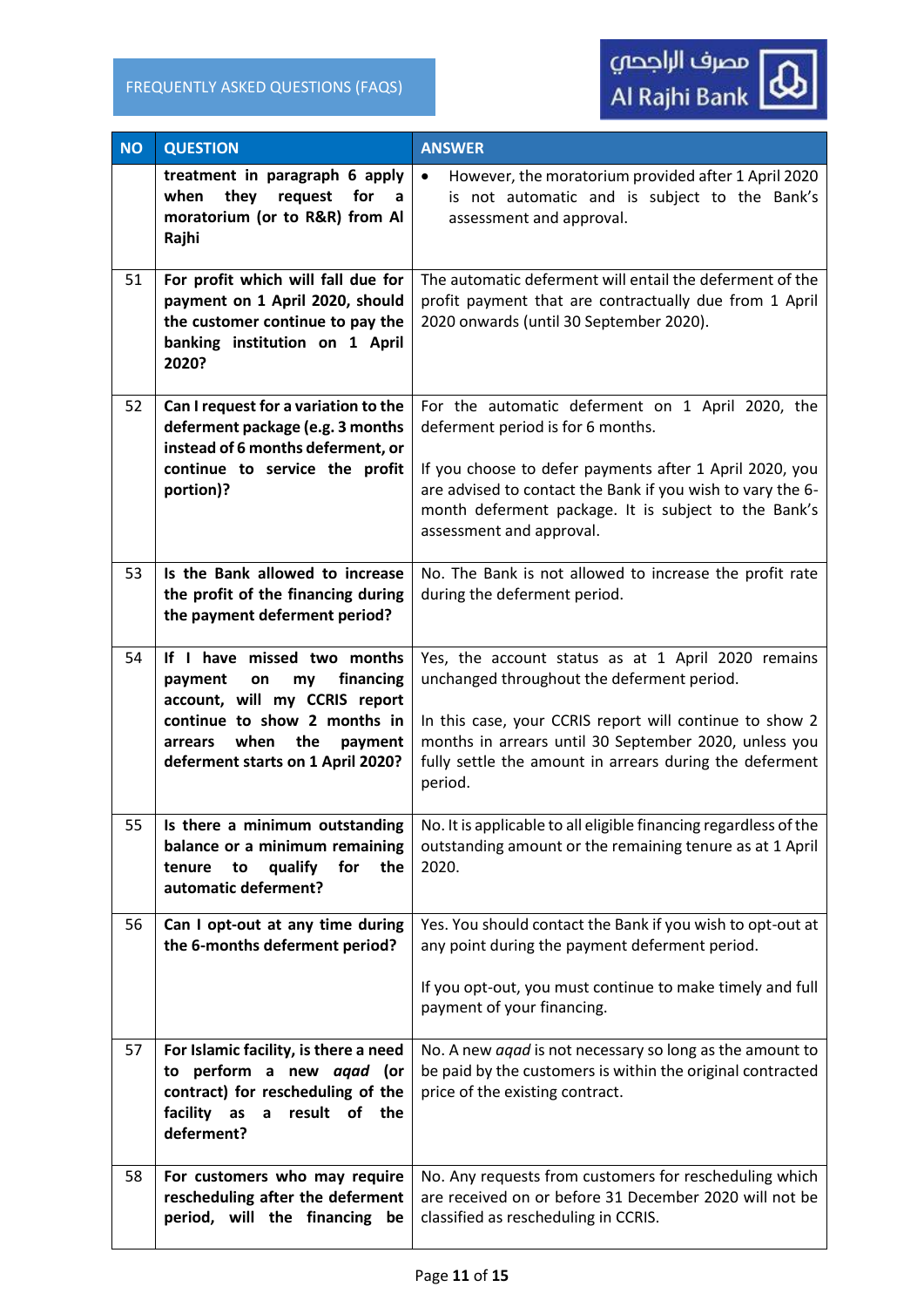

| <b>NO</b> | <b>QUESTION</b>                                                                                                                                                                                                                                                                                                                                             | <b>ANSWER</b>                                                                                                                                                                                                                                                                                                                                                                                                                                                                                                                                                                                                                                           |
|-----------|-------------------------------------------------------------------------------------------------------------------------------------------------------------------------------------------------------------------------------------------------------------------------------------------------------------------------------------------------------------|---------------------------------------------------------------------------------------------------------------------------------------------------------------------------------------------------------------------------------------------------------------------------------------------------------------------------------------------------------------------------------------------------------------------------------------------------------------------------------------------------------------------------------------------------------------------------------------------------------------------------------------------------------|
|           | classified<br>rescheduling<br>as<br>in<br><b>CCRIS?</b>                                                                                                                                                                                                                                                                                                     | For requests received after 31 December 2020, the<br>classification as rescheduling applies.                                                                                                                                                                                                                                                                                                                                                                                                                                                                                                                                                            |
| 59        | existing<br>The<br>tenure<br>for<br>my<br>personal financing is 10 years,<br>hire-purchase financing is 9 years<br>and home financing is 35 years,<br>which are all the maximum tenure<br>allowed<br>for<br>each<br>of<br>type<br>financing.<br>Can I still extend the tenure of my<br>financing for another six months<br>after the deferment period ends? | Yes, this is possible for customers who are provided with<br>automatic deferments on 1 April 2020. The Bank is<br>allowed to extend the tenure beyond the maximum<br>tenure for personal, home and hire purchase financing by<br>no more than 6 months.<br>You are advised to carefully consider the payment options<br>(when payments resume after 6 months) proposed by the<br>Bank and to understand the effects of tenure extension<br>on total financing costs.<br>You can discuss with the Bank to identify an option that is<br>best suited to your financial circumstances.                                                                     |
| 60        | Bank A: Bank with standing<br>instruction<br><b>Bank B: Bank providing financing</b>                                                                                                                                                                                                                                                                        | Yes, if you decide to remain in the payment deferment,<br>you should inform the bank with the standing instruction<br>(Bank A) to suspend this for six months.                                                                                                                                                                                                                                                                                                                                                                                                                                                                                          |
|           | Do I need to inform Bank A to<br>discontinue<br>standing<br>my<br>instruction?                                                                                                                                                                                                                                                                              | However if you have already informed your FI (Bank B)<br>that you wish to opt-out of the payment deferment, there<br>is no need to inform Bank A to continue with your<br>standing instruction. Bank A will not automatically cancel<br>your standing instruction.                                                                                                                                                                                                                                                                                                                                                                                      |
| 61        | If I opt out on 1 July 2020, do I<br>have to immediately settle the<br>instalment amount due from April<br>to June 2020?<br>Can I request to stagger the                                                                                                                                                                                                    | Customers are advised to contact the Bank to discuss the<br>payment options available and carefully consider the<br>impact of these options.                                                                                                                                                                                                                                                                                                                                                                                                                                                                                                            |
|           | amount due and do I need to pay<br>additional profit?                                                                                                                                                                                                                                                                                                       |                                                                                                                                                                                                                                                                                                                                                                                                                                                                                                                                                                                                                                                         |
| 62        | Who can I contact to obtain more<br>information on this?                                                                                                                                                                                                                                                                                                    | The Deferment Package will be automatically provided to<br>all eligible customers.<br>In line with the requirements of the Movement Control<br>Order, please do NOT visit the Bank's branch during this<br>time.<br>Please contact our Customer Care Consultant at 03-2332<br>6000 or email customersupport@alrajhibank.com.my, for<br>any urgent communication.<br>Most front-line services including BNMLINK for walk-in<br>visitors have been suspended from 18 March until 14 April<br>2020. However, members of the public can contact BNM<br>through these following channels or refer to BNM's<br>website at www.bnm.gov.my for further updates: |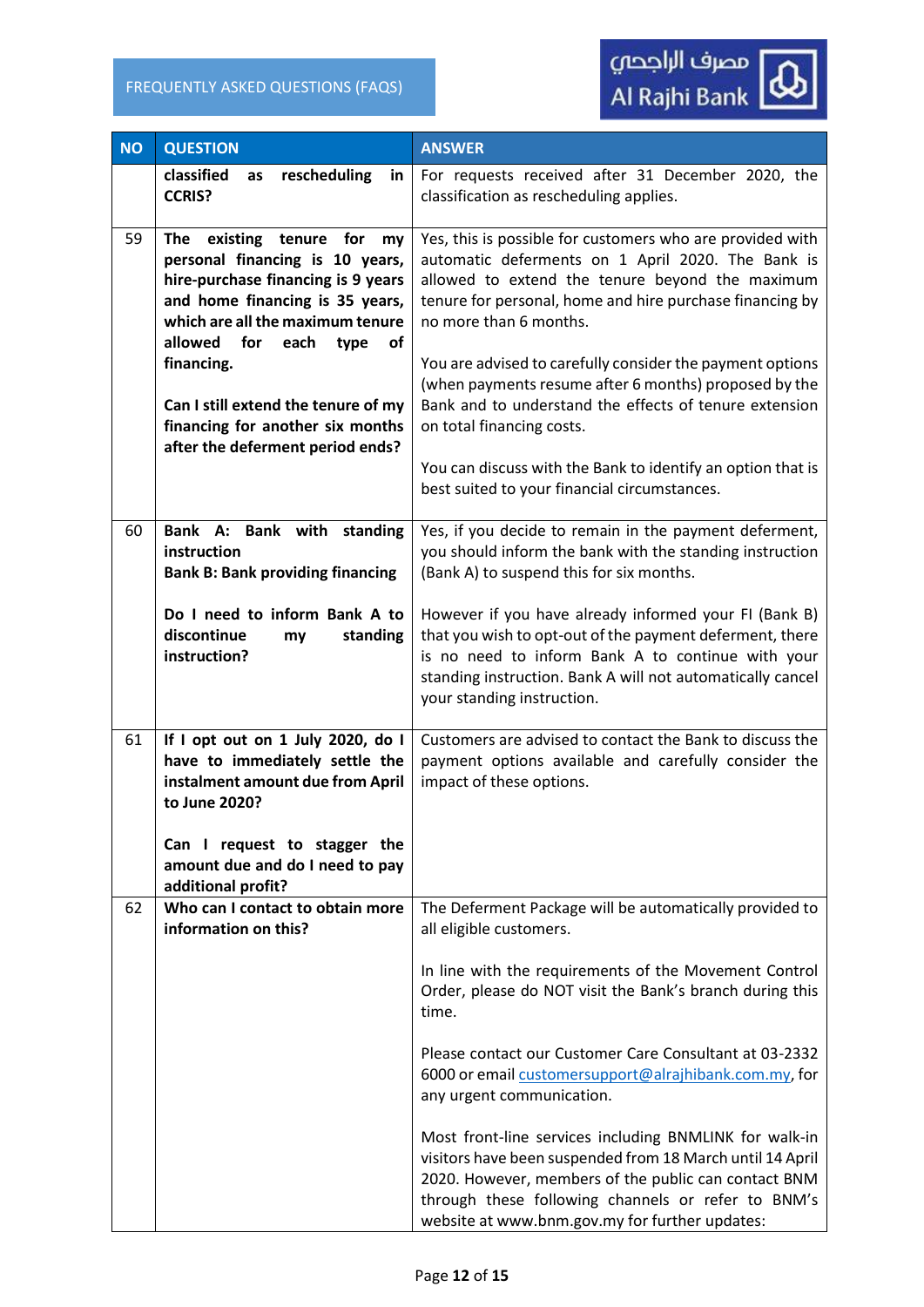

| <b>NO</b> | <b>QUESTION</b> | <b>ANSWER</b>                                                                                                                |
|-----------|-----------------|------------------------------------------------------------------------------------------------------------------------------|
|           |                 | LINK (https://telelink.bnm.gov.my); or<br>BNMTELELINK (Tel: 1-300-88-5465) from Monday to<br>Friday (9.00 a.m. to 5.00 p.m.) |

The above information is correct and updated as at 9 April 2020.

Reference:

- a. FAQs on Deferment Package and Conversion Package (Revised 30 March 2020)
- b. Supplementary FAQs on Deferment Package and Conversion Package as at 7 April 2020
- c. FAQs for Banking Institutions as at 1 April 2020

*Kindly contact: Customer Care Consultant* Tel: **03-2332 6000**  E-mail: [customersupport@alrajhibank.com.my](mailto:customersupport@alrajhibank.com.my)

*Website* [www.alrajhibank.com.my](http://www.alrajhibank.com.my/)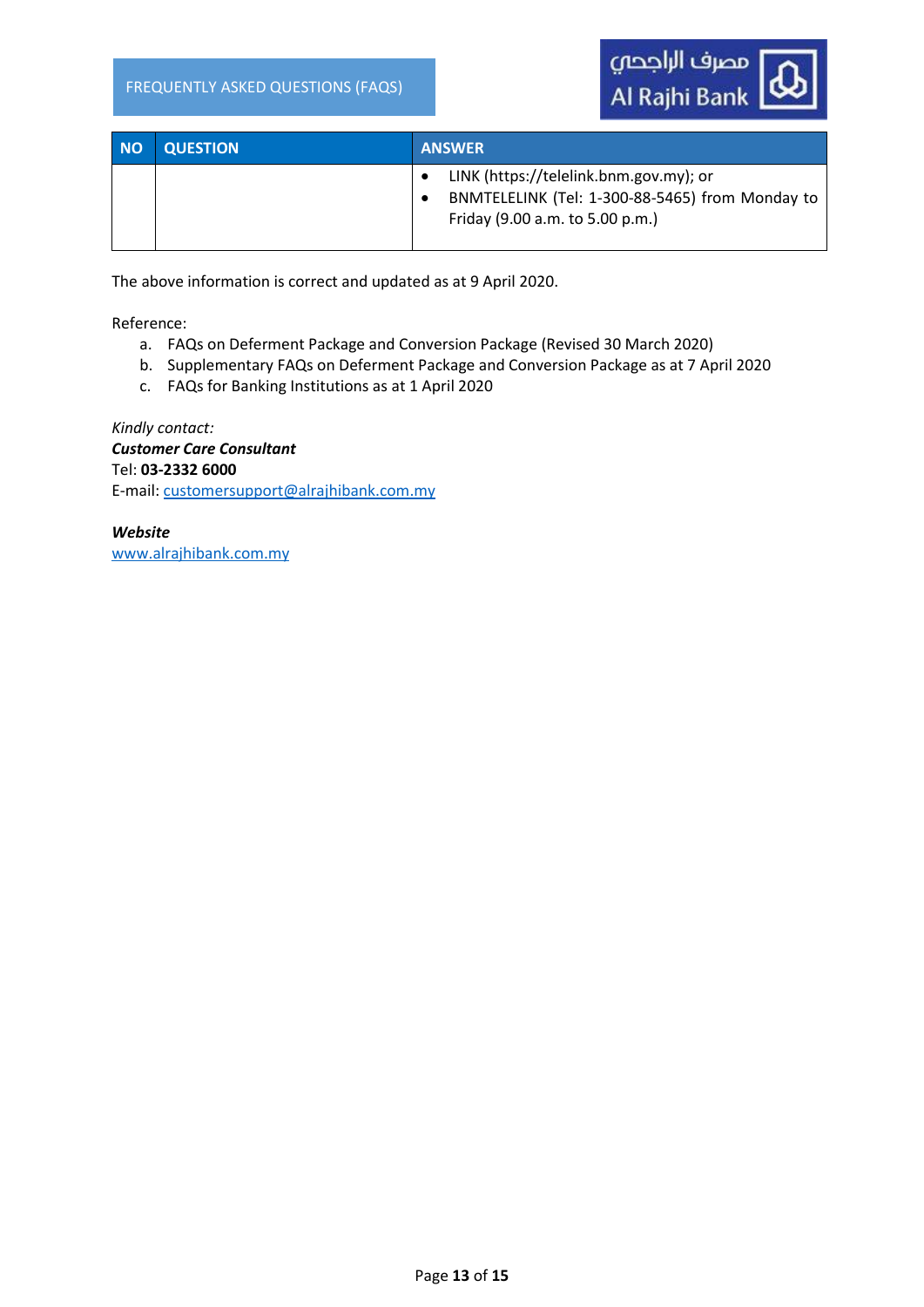#### **Appendix 1**

# Al Rajhi Payment Deferment Package (Property Financing)

Impact to Instalment Payment & Total Amount Payable



| <b>Assumption</b>                        | <b>Home Financing Details</b> |  |
|------------------------------------------|-------------------------------|--|
| <b>Financing Amount</b>                  | RM300,000                     |  |
| Original Tenure                          | 35 Years (420 months)         |  |
| Profit Rate                              | 4.60% (BR + 1.00%)            |  |
| Monthly Instalment                       | RM1,438                       |  |
| BR = Base Rate as at 9 Mar 2020 is 3.60% |                               |  |



**Normal Scenario Tenure Extension by 6 Months** Period (Without Deferment) & Accrued Profit is Distributed Throughout Remaining Tenure  $1 - 60$  months **RM1,438 RMO**  $61 - 66$  months (Total profit accrued during Deferment Period is RM6,454 will be paid throughout the (Deferment Period) remaining tenure) **RM1,438**  $67 - 420$  months 67 - 426 months **RM1.455** (RM17 increase)  $421 - 426$  months **Total Amount Payable** RM603,960 RM610,414 (RM6,454 increase) **Total Principal Payment** RM300,000 RM300,000 (remain unchanged)

#### The above illustration of an Islamic home financing is based on these assumptions:

- a) The tenure is extended by 6 months.
- b) Financing is fully disbursed with amount of RM300,000
- c) Profit rate is at 4.60% per annum which is equivalent to Base Rate (BR) + 1.00%. Al Raihi's BR as at 9 Mar 2020 is 3.60%. The profit rate remain the same throughout the tenure.
- d) Original financing tenure is 35 years and customer has paid for 5 years.
- Principal and profit payments are suspended during the Deferment Period. e)
- Outstanding principal before Deferment Period is RM280,612 f)
- Outstanding amount post-Deferment Period is RM287,066 g)
- Actual number may varies in the system due to truncation of decimal points h)